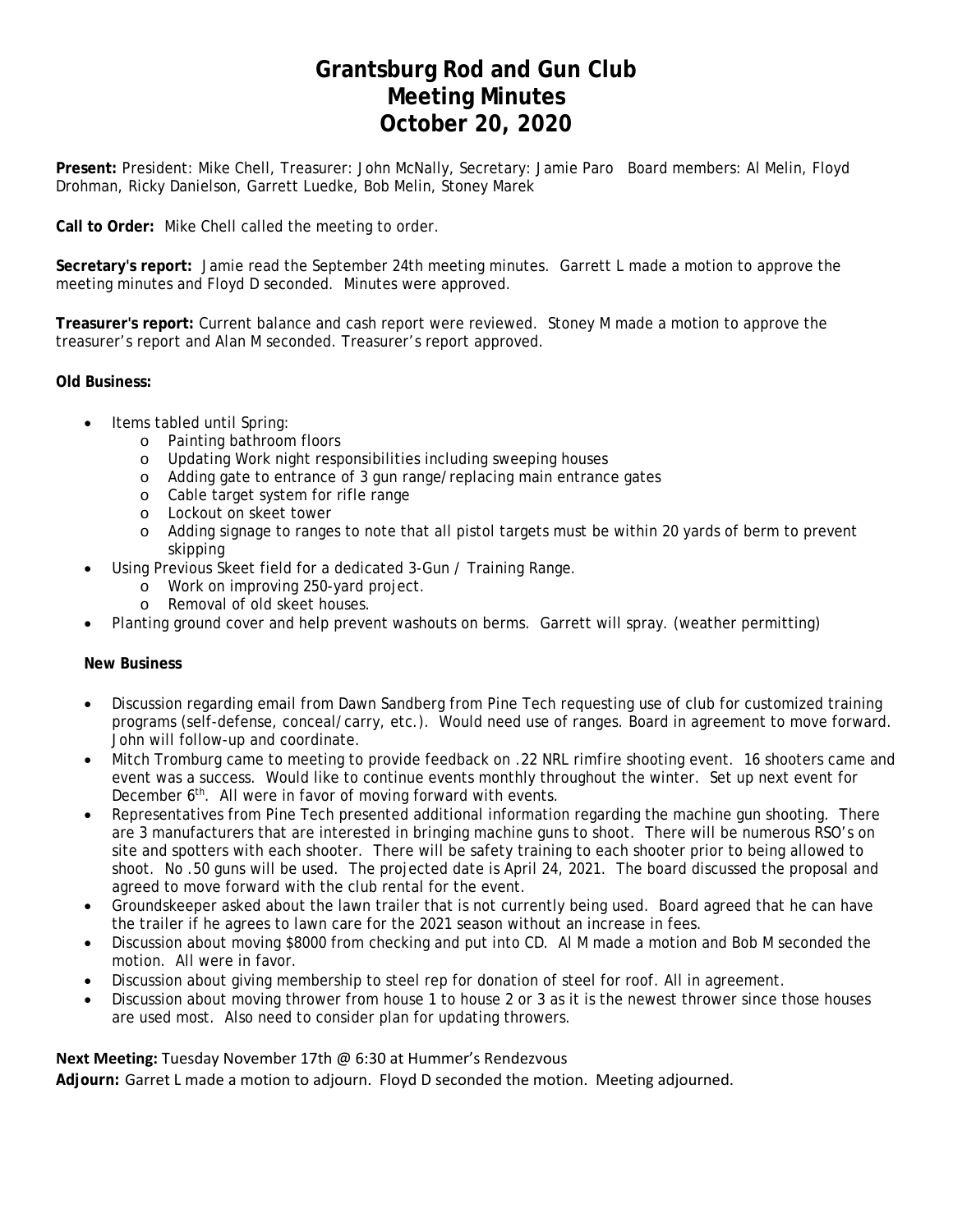### **Grantsburg Rod and Gun Club Meeting Minutes September 24, 2020**

**Present:** President: Mike Chell, Treasurer: John McNally, Secretary: Jamie Paro Board members: Al Melin, Floyd Drohman, Ricky Danielson, Garrett Luedke, Bob Melin, Stoney Marek

**Call to Order:** Mike Chell called the meeting to order.

**Secretary's report:** Jamie read the August 29th meeting minutes. Al M made a motion to approve the meeting minutes and Floyd D seconded. Meeting Minutes from the September 14th meeting were reviewed, Stoney M made a motion to approve and Alan M seconded. Minutes were approved.

**Treasurer's report:** Current balance and cash report were reviewed. Floyd D made a motion to approve the treasurer's report and Jamie P seconded. Treasurer's report approved.

**Old Business:** 

- Items tabled until Spring:
	- o Painting bathroom floors
	- o Updating Work night responsibilities including sweeping houses
- Using Previous Skeet field for a dedicated 3-Gun / Training Range.
	- o Work on improving 250-yard project.
	- o Removal of old skeet houses.
- Concerns about the rifle range being messy with garbage left behind. A proposal was made to install a cable system in which to hang targets. Will look into obtaining poles to start project. Poles were obtained. Will consult with Dave Sohm on plan/drawings. Discussed trialing on the pistol range first.
- Discussed adding a gate to the entrance of the 3-gun range. Discussed replacing main entrance gate and using the current gates for the 3-gun entrance.
- Discussed having a lockout on skeet tower when 3 gun events are being held.
- Discussion regarding planting ground cover and help prevent washouts on berms. Garrett will spray.
- Discussed having coordinated sign-up for monthly meat raffles.
- Discussion about adding signage to ranges to note that all pistol targets must be within 20 yards of berm to prevent skipping.
- Need motor dropped off in Rice Lake. Alan will take care of it.

**New Business:** 

- Dave Sohm attended the meeting to the club to talk about the 3-gun range and target ideas and prototypes He brought a mock set-up target system that will be user friendly, but will be minimize clean-up. Board agreed we should move forward with design.
- Mitch Tromburg came to meeting to discuss interest of .22 NRL rimfire shooting events. The club involvement would involve the ability to use the range and he would need access to club. Ideally it would be helpful to have help with publicity on the website and with communication to members. It would require the use of the 100 yard range and it would require that the range would be closed. The shooting would take approximately 4 hours. The board felt that a \$10 charge per shooter (no charge for youth shooter if with paid adult shooter) in lieu of club rental would be agreeable. John made a motion to move forward with scheduling the event. Floyd seconded the event. All were in favor.
- Discussion about Pine Tech students wanting to hold a machine gun shoot fundraiser for Pine Tech. There are 3 manufacturers that are interested in bringing machine guns to shoot. We would require RSO on site. The projected date is April 24, 2021. The board feels that we would need some additional information, especially in regards to safety.
- Discussion about email requesting to come pick up brass. Brass left on ground can be picked up. Must be member to come into club if wanting to come into pick it up.

**Next Meeting:** Tuesday October 20th @ 6:30 at Hummer's Rendezvous

**Adjourn:** Ricky D made a motion to adjourn. Garrett seconded the motion. Meeting adjourned.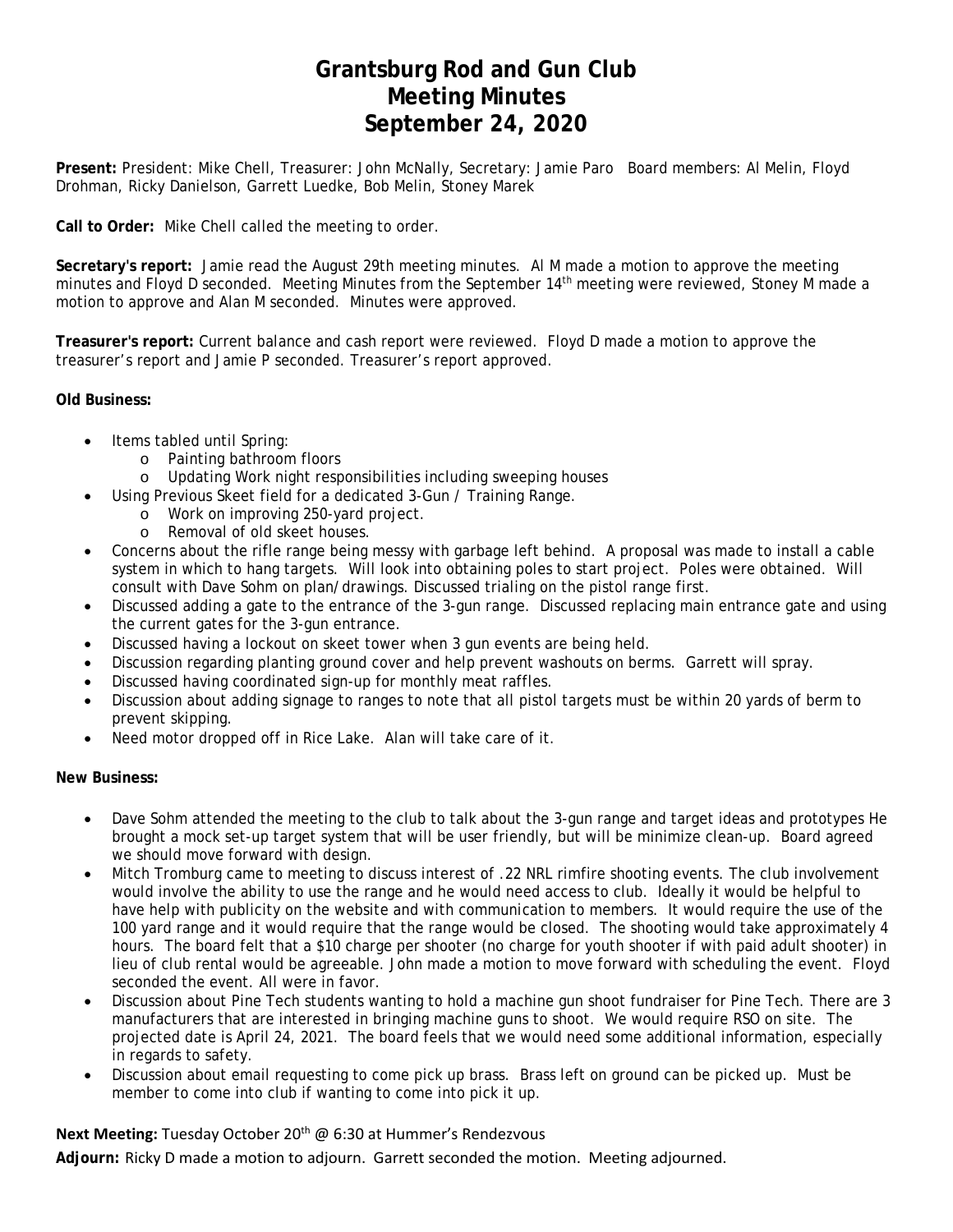### **Grantsburg Rod and Gun Club Meeting Minutes Monday September 14, 2020**

Meeting was called to order by President Mike Chell.

Mike thanked all the volunteers that came out to help at the Sunday shoot. It was a great success.

Mike gave an update on the club for the year:

- The club continues to grow in members and we currently have over 500 members
- The club expanded and we have a new range (dedicated 3-gun field) that is nearly complete with a storage unit for all the targets.
- We added a new groundskeeper position to help coordinate all the events at the club. Floyd Drohman has been filling this position. He gets the club opened and helps get the club ready before events and closes down after events.

Elections were held for the following positions:

- **Vice President** Floyd Drohman and Brian Erickson were nominated. By show of hands Floyd Drohman was reelected as Vice President.
- **Treasurer** John McNally was nominated. There were no other nominations. All were in favor of John being re-elected for another term.
- There were 3 board member seats up for elections: Rene Brackenbury, Shane Lien and Mike Jensen. There were nominations for Rene Brackenbury, Mike Jensen, Garrett Luedtke, Robert Melin, Ricky Danielson, and Brian Erickson. Ballots were distributed to those in attendance. After counting the votes, Robert Melin, Garrett Luedtke and Ricky Danielson were elected as the new board members. Rene, Shane and Mike were thanked for their service on the board.

Trap Season awards were distributed.

Fall clean-up date on September 26<sup>th</sup>.

Fall shooting league starts September 21st.

A thank you was given to the concession crew for their work in the kitchen this year.

Meeting adjourned.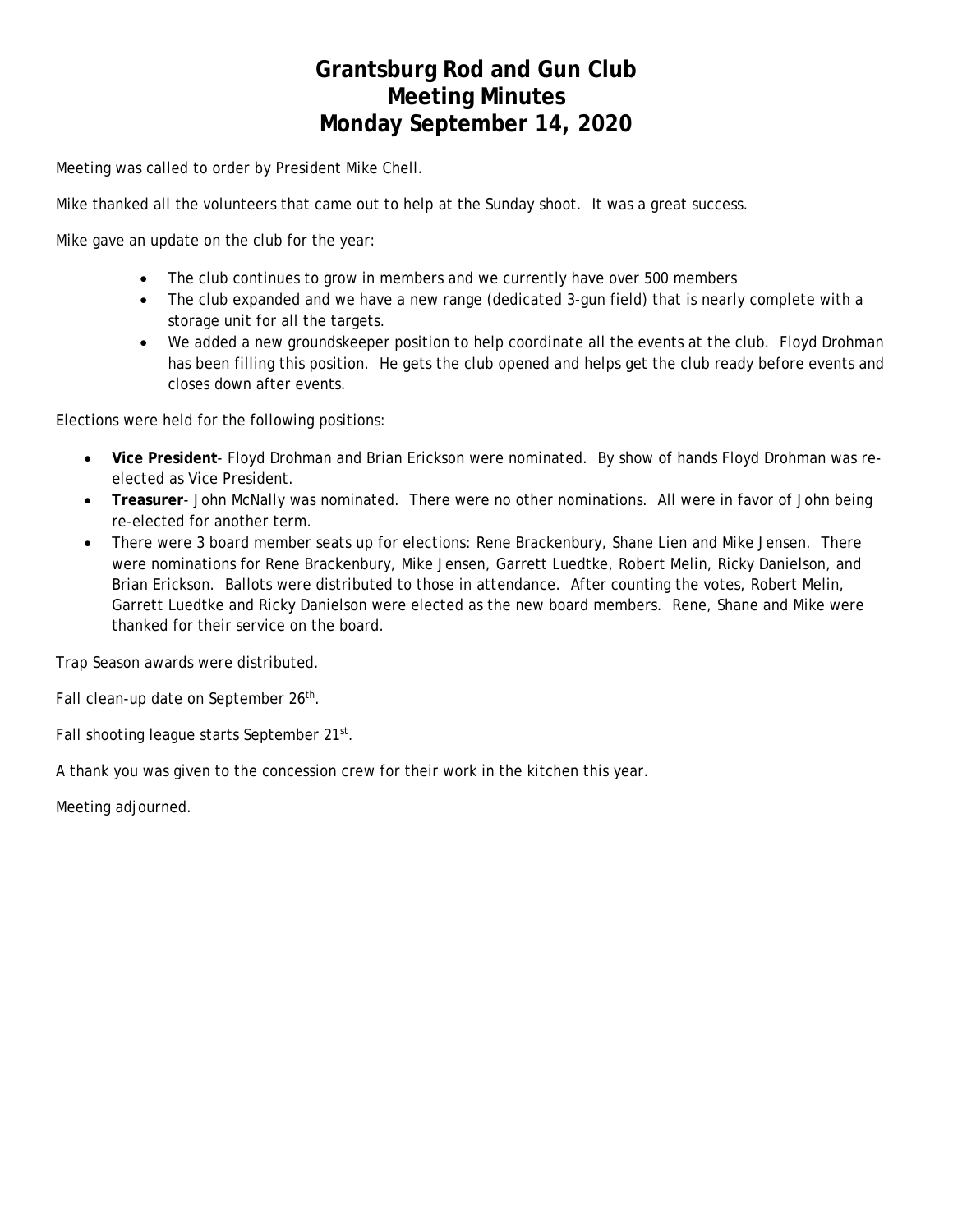### **Grantsburg Rod and Gun Club Meeting Minutes August 27, 2020**

**Present:** President: Mike Chell, Treasurer: John McNally, Secretary: Jamie Paro

**Board members:** Al Melin, Floyd Drohman, Shane Lien, Mike Jensen, Rene Brackenbury

**Call to Order:** Mike Chell called the meeting to order.

**Secretary's report:** Jamie read August 6th meeting minutes. Rene B made a motion to approve the meeting minutes and Floyd D seconded.

**Treasurer's report:** Current balance and cash report were reviewed. The second half of paid positions are yet to be paid for the season. Jamie P made a motion to approve the treasurer's report and Mike J seconded.

#### **Old Business:**

- $\bullet$  Items tabled:
	- o Roof replacement due to leaks. Mike has the steel, will complete in the fall.
	- o Need to re-paint bathroom floors.
	- o Discussion about adding a cable fence between the club house and bird house to prevent vehicles from driving through to pistol range.
- Using Previous Skeet field for a dedicated 3-Gun / Training Range.
	- o Work on improving 250-yard project.
	- o Removal of old skeet houses.
- Concerns about the rifle range being messy with garbage left behind. A proposal was made to install a cable system in which to hang targets. Will look into obtaining poles to start project. Poles were obtained. Will consult with Dave Sohm on plan/drawings. Discussed trialing on the pistol range first.
- Discussed adding a gate to the entrance of the 3-gun range. Discussed replacing main entrance gate and using the current gates for the 3-gun entrance.
- Discussed having a lockout on skeet tower when 3 gun events are being held.
- Discussion regarding planting ground cover and help prevent washouts on berms.
- Discussion about trap shooters that have still not completed 2020 membership.
- Discussed having coordinated sign-up for monthly meat raffles.
- Discussion about adding signage to ranges to note that all pistol targets must be within 20 yards of berm to prevent skipping.
- Discussion about adding sweeping out trap houses on work night. Jamie will update list.

#### **New Business:**

- $\bullet$  Discussion regarding fall work day September 26<sup>th</sup> (roof replacement, landscaping, bathroom floors, house clean-up)
- Discussion about 2020 awards; Mike and John will take care of ordering awards
- Youth completed their fun night
- Need motor dropped off in Rice Lake. Alan will take care of it.
- Discussion about new contact at Pine Tech for memberships.
- Discussion about fall trap league. Monday nights at 5:30. Starting on September 21<sup>st</sup> for 3 weeks.
- Discussion about 3-gun events. Participation remains stable despite difficulties finding ammo.
- Elections on fun night. All current members are willing to continue to serve on board except Shane.
- Discussion about open shooting on Thursdays. There will be no further open shooting on Thursdays this year.

**Next meeting:** Thursday September 24th @ 6:30 at the gun club.

**Adjourn:** Rene B made a motion to adjourn. Shane L seconded the motion. Meeting adjourned.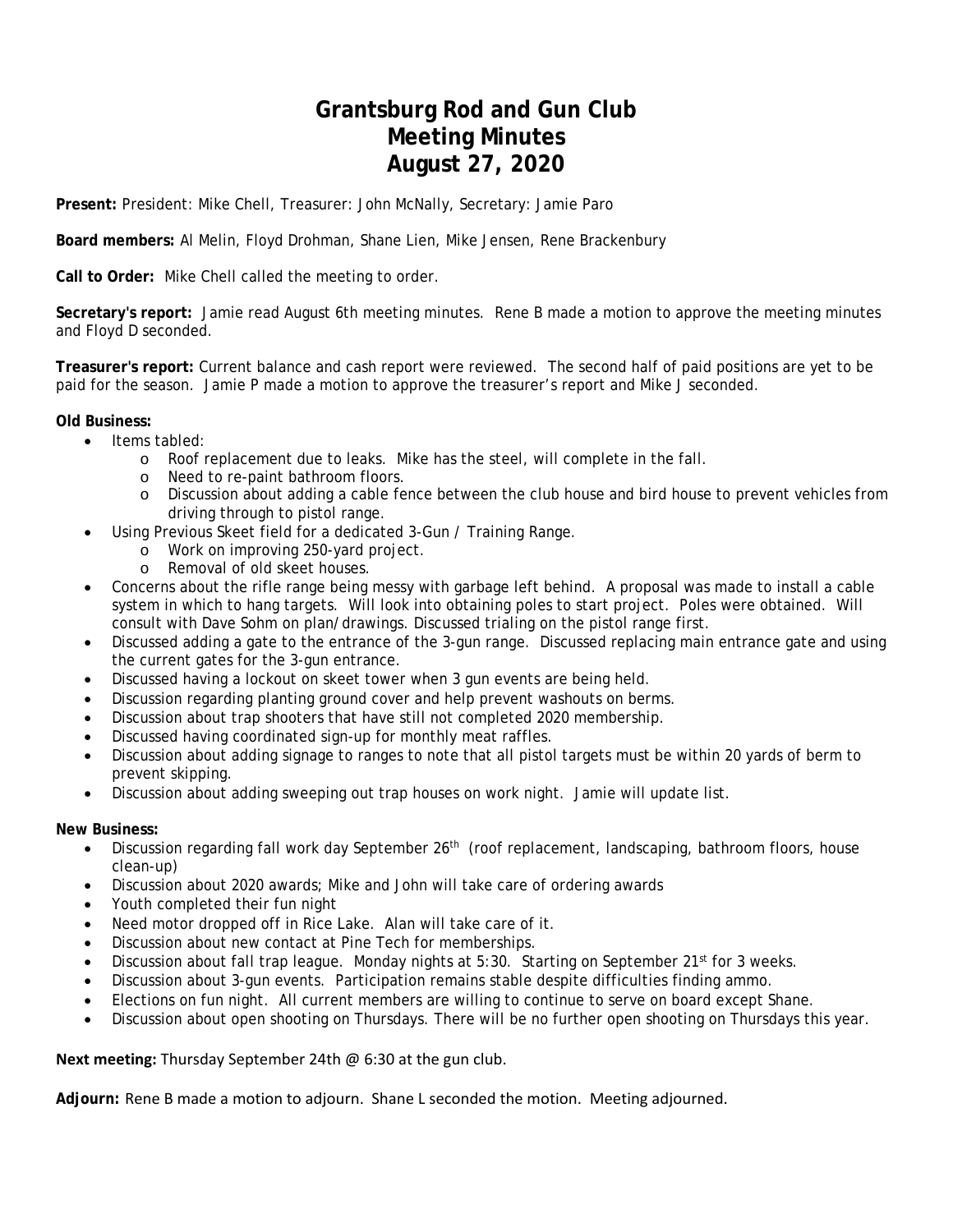### **Grantsburg Rod and Gun Club Meeting Minutes August 6, 2020**

**Present:** President: Mike Chell, Treasurer: John McNally, Secretary: Jamie Paro

**Board members:** Al Melin, Floyd Drohman, Shane Lien, Mike Jensen

**Call to Order:** Mike Chell called the meeting to order.

**Secretary's report:** Jamie read July meeting minutes. Alan M made a motion to approve the meeting minutes and Mike J seconded.

**Treasurer's report:** Current balance and cash report were reviewed. Birds were purchased. Stoney M made a motion to approve the treasurer's report and Floyd D seconded.

#### **Old Business:**

- Items tabled:
	- o Rene will complete spraying of bugs. Rene will continue spraying through season.
	- o Roof replacement due to leaks. Mike has the steel, will complete in the fall
	- o Bathroom doors need to be painted. Floyd will complete project.
- Using Previous Skeet field for a dedicated 3-Gun / Training Range.
	- o Work on improving 250-yard project.
	- o Removal of old skeet houses.
- Concerns about the rifle range being messy with garbage left behind. A proposal was made to install a cable system in which to hang targets. Will look into obtaining poles to start project. Poles were obtained. Will consult with Dave Sohm on plan/drawings. Discussed trialing on the pistol range first.
- Discussion about adding a cable fence between the club house and bird house to prevent vehicles from driving through to pistol range.
- Discussed adding a gate to the entrance of the 3-gun range. Discussed replacing main entrance gate and using the current gates for the 3-gun entrance.
- Discussed having a lockout on skeet tower when 3 gun events are being held.
- Discussion regarding planting ground cover and help prevent washouts on berms.
- Discussion about trap shooters that have still not completed 2020 membership.
- Discussed having coordinated sign-up for monthly meat raffles.

#### **New Business:**

- Sunday Shoot
	- o Brats/hot dogs
	- o Coffee
	- o Floyd will set up grill
	- o COVID discussion
	- o Cleaning old club house
- Discussion about 2020 awards
- Discussion about rental policy \$250 for full club. \$125 for partial club. Includes bathroom.
- Discussion about adding signage to ranges to note that all pistol targets must be within 20 yards of berm to prevent skipping.
- Youth shooters shooting trap. Waivers signed, but will not charge membership fee.
- Discussion about adding sweeping out trap houses on work night. Jamie will update list

**Next meeting:** Thursday August 27th @ 7:00 at the gun club.

**Adjourn:** Shane L made a motion to adjourn. Floyd D seconded the motion. Meeting adjourned.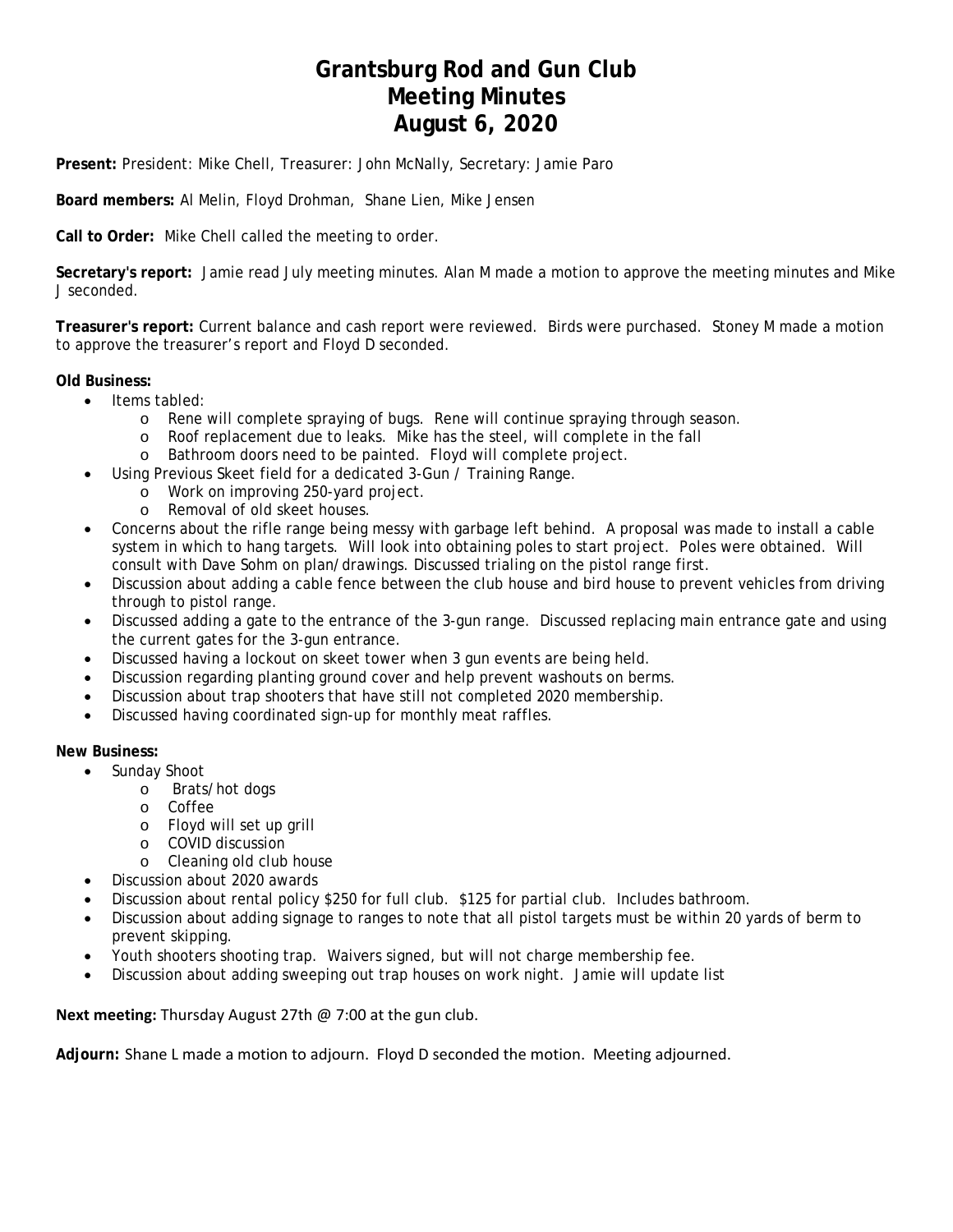### **Grantsburg Rod and Gun Club Meeting Minutes July 9, 2020**

**Present:** President: Mike Chell, Treasurer: John McNally, Secretary: Jamie Paro Board members: Al Melin, Floyd Drohman, Rene Brakenbury, Shane Lien, Mike Jensen

**Call to Order:** Mike Chell called the meeting to order.

**Secretary's report:** Jamie read March meeting minutes. Rene B made a motion to approve the meeting minutes and Mike J seconded.

**Treasurer's report:** Current balance and cash report were reviewed. Mike J made a motion to approve the treasurer's report and Al M seconded.

**Old Business:** 

- Items tabled:
	- o Rene will complete spraying of bugs. Rene will continue spraying through season.
	- o Roof replacement due to leaks. Mike has 75% of the steel, still waiting on the remaining steel. Continued work on bids.
	- o Bathroom doors need to be painted. Floyd will complete project.
- Using Previous Skeet field for a dedicated 3-Gun / Training Range.
	- o Work on improving 250-yard project.
	- o Removal of old skeet houses.
- Ordering Birds
- Concession expansion (fried foods)
- Purchasing of piece of equipment to clean up brass. Stoney M made a motion and Jamie P seconded. All in favor to move forward with the purchase. Equipment purchased.
- Concerns about the rifle range being messy with garbage left behind. A proposal was made to install a cable system in which to hang targets. Will look into obtaining poles to start project. Poles were obtained. Will consult with Dave Sohm on plan/drawings. Discussed trialing on the pistol range first.

**New Business:** 

- Discussion about adding a cable fence between the club house and bird house to prevent vehicles from driving through to pistol range.
- John suggested some gift certificates to Anderson's towing for moving the storage container.
- Discussed adding a gate to the entrance of the 3-gun range. Discussed replacing main entrance gate and using the current gates for the 3-gun entrance.
- Discussed having a lockout on skeet tower when 3 gun events are being held.
- Discussion regarding planting ground cover and help prevent washouts on berms.
- Discussion about trap shooters that have still not completed 2020 membership.
- Discussion about adding deep fried foods to concessions. The board agreed that for the 2020 season we will continue with just burgers and chips. We can look at offering other foods for special events.
- August  $8<sup>th</sup>$  is Sunday shoot.
- Discussed having coordinated sign-up for monthly meat raffles.

**Next meeting:** Thursday August 6th @ 7:00 at the gun club.

**Adjourn:** Al M made a motion to adjourn. Mike J seconded the motion. Meeting adjourned.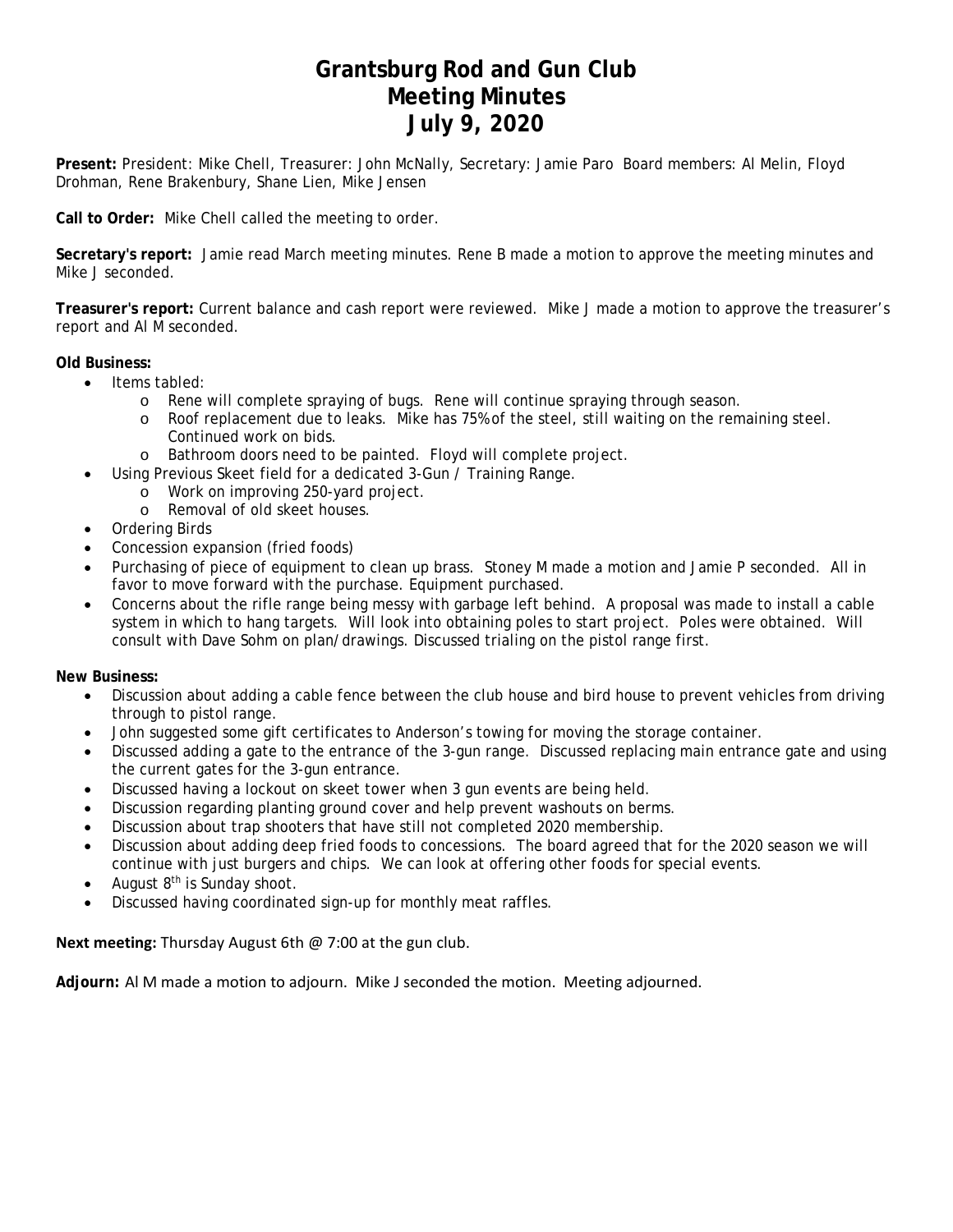### **Grantsburg Rod and Gun Club Meeting Minutes June 11, 2020**

**Present:** President: Mike Chell, Treasurer: John McNally, Secretary: Jamie Paro

**Board members:** Stoney Marek, Al Melin, Floyd Drohman, Rene Brakenbury, Shane Lien

**Call to Order:** Mike Chell called the meeting to order.

**Secretary's report:** Jamie read March meeting minutes. Rene B made a motion to approve the meeting minutes and Flody D seconded.

**Treasurer's report:** Current balance and cash report were reviewed. Al M made a motion to approve the treasurer's report and Rene B seconded.

#### **Old Business:**

- Items tabled:
	- o Purchase shipping container for additional storage. John made a motion to move forward with the purchase.
		- A 40' container was found that can be delivered for \$2700. Shane made a motion to move forward with the purchase and Folyd seconded. Motion was carried. Mike J will oversee the completion of the project once dirt work completed.
	- o Continued landscaping (Black dirt and hydroseed). Mike C will work on project with landscaping company. Will try to schedule date for work to be completed.
	- o Rene will complete spraying of bugs.
	- o Roof replacement due to leaks. Mike has 75% of the steel, still waiting on the remaining steel. Continued work on bids.
	- o Member expressed concern regarding need for signage for when members are shooting the 250-yard lane. Group discussed use of beacon light to alert other shoots that someone is shooting or is down range.
	- o Bathroom doors need to be painted. Floyd will complete project.
- Using Previous Skeet field for a dedicated 3-Gun / Training Range.
	- o 1000 yards of dirt was obtained. Substantial amount of fill being obtained from the Village.
	- o Need equipment (loaders, transit), Mike J met with Paragon and got a bid for \$5250. The project could be completed within the next month. John made a motion to approve and Shane seconded. All in favor.
	- o Work on improving 250-yard project.
	- o Removal of old skeet houses.

#### **New Business:**

- Discussed purchasing birds-approximately 2 months of targets remaining. John and Mike will coordinate purchase of birds.
- Discussed concessions. Case of burgers was ordered. There will be no fried foods at this time. Group discussed increasing the price of cheeseburger and chips to \$5. Will re-visit concessions at next meeting.
- Discussion regarding use of Skeet field for Osceola High School to prepare for Skeet Nationals. The cost would be \$3.50/round. Shane L made a motion and Floyd D seconded. John will coordinate and Floyd volunteered to help open club for shooting.
- Discussed a new paid position for club rentals, clean-up and weed whipping. Proposal to decrease lawn mowing by \$100 and pay someone \$300 per season to coordinate rentals and opening/closing of club. Floyd D was recommended for the position. Al M made a motion to move forward with the position and Stoney M seconded. All in favor. Floyd was in agreement to take position.
- Discussion regarding purchasing of piece of equipment to clean up brass. Stoney M made a motion and Jamie P seconded. All in favor to move forward with the purchase.
- Concerns about the rifle range being messy with garbage left behind. A proposal was made to install a cable system in which to hang targets. Will look into obtaining poles to start project.

**Next meeting:** Thursday July 9<sup>th</sup> @ 7:00 at the gun club.

**Adjourn:** Jamie made a motion to adjourn. Rene B seconded the motion.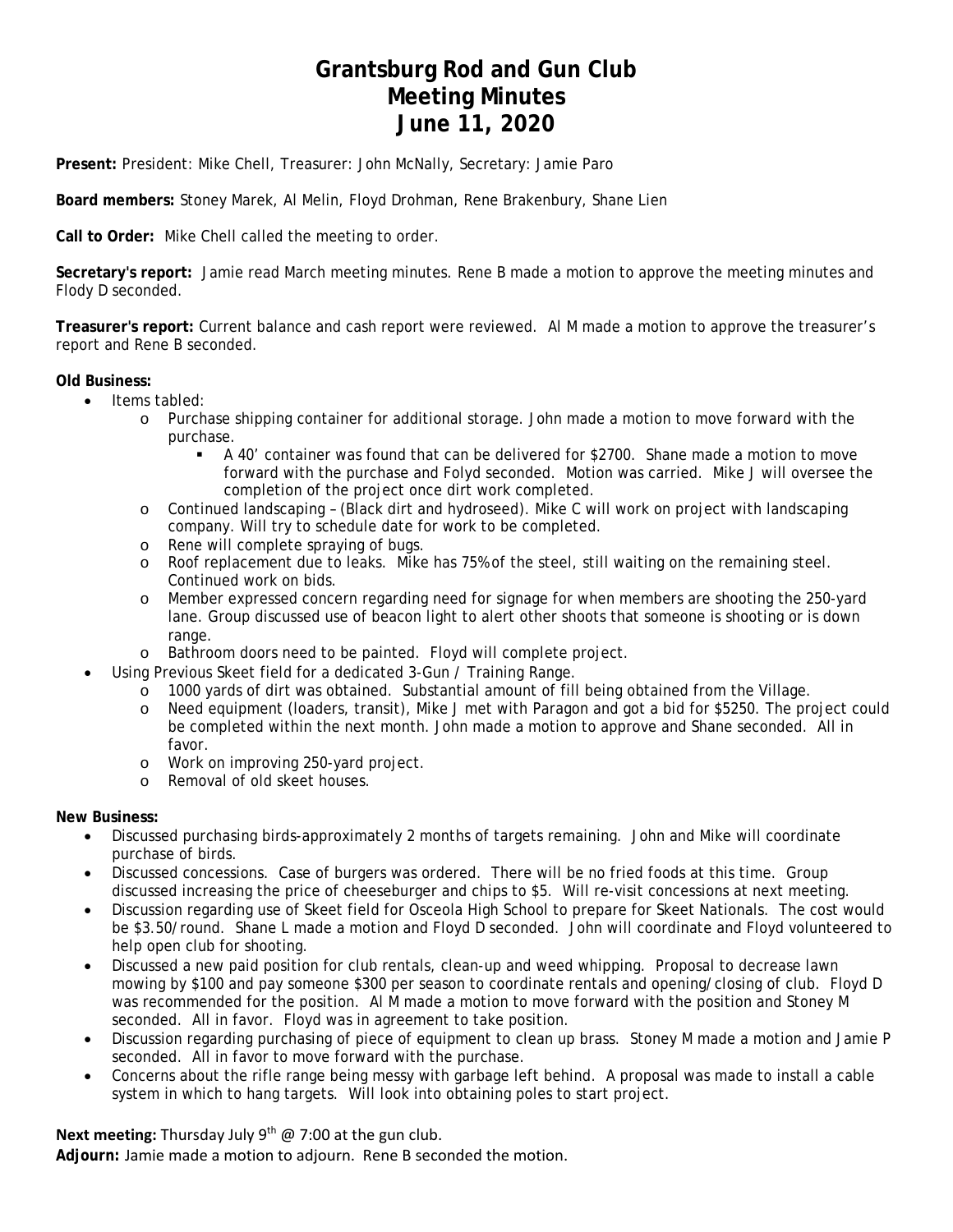### **Grantsburg Rod and Gun Club Meeting Minutes Thursday May 7, 2020**

**Present:** President: Mike Chell, Treasurer: John McNally, Secretary: Jamie Paro, Board members: Stoney Marek, Al Melin, Mike Jensen, Rene Brakenbury

**Call to Order:** Mike Chell called the meeting to order.

**Secretary's report:** Jamie read March meeting minutes. Rene B made a motion to approve the meeting minutes and Al M seconded.

**Treasurer's report:** Current balance and cash report were reviewed. Stoney M made a motion to approve the treasurer's report and Mike J seconded.

#### **Old Business:**

- Items tabled until spring:
	- o Purchase shipping container for additional storage. John made a motion to move forward with the purchase.
		- A 40' container was found that can be delivered for \$2700. Shane made a motion to move forward with the purchase and Folyd seconded. Motion was carried. Mike J will oversee the completion of the project once dirt work completed.
	- o Continued landscaping (Black dirt and hydroseed). Mike C will work on project with landscaping company. Will try to schedule date for work to be completed.
	- o Looking for prices on spraying for bugs for 2020 season.
	- o Roof replacement due to leaks. A bid was received for roof tear-off and replacement.
	- o Member expressed concern regarding need for signage for when members are shooting the 250-yard lane. Group discussed use of beacon light to alert other shoots that someone is shooting or is down range.
	- o Windows in old club house are in need of replacement. Windows were purchased project will be completed in the spring.
	- o Bathroom doors need to be painted. (Spring work day)
	- o Concessions (cost analysis and 2020 season plan)
	- o Re-building or adding cement to the floors of trap houses due to standing water. Re-evaluate in spring.
	- o Signage for the club. Current sign not clearly visible. Sign complete, will install this spring.
	- o Windows in old club house are in need of replacement. Windows were purchased project will be completed in the spring.
- Using Previous Skeet field for a dedicated 3-Gun / Training Range.
	- o 1000 yards of dirt was obtained. Substantial amount of fill being obtained from the Village.
	- o Need equipment (loaders, transit), Mike C working with contractor to complete work
	- o Work on improving 250-yard project.
	- o Removal of old skeet houses.

#### **New Business:**

- Discussion regarding 2020 Trap Season-John had a discussion with the local sheriff and with other clubs, and the understanding that the gun club could open providing that patrons are following social distancing rules.
- Discussed teams that are interested in shooting and any potential problems with having the season. We are planning on moving forward with the 2020 season. Tentative start date is June 1st. More to come after Captain's meeting.
- Discussed sales of food and beverages. Club will not be able to sell food. We could sell beverages providing that we limit the number of members in the club at any time and the beverages could not be opened until out of the club house.
- Spring Cleaning Date-Set for May 16th
- Discussed Captain's Meeting and set date for May 18th @ 6:30 at The Gun Club
- Discussion on work night/scoring options-will discuss further at Captain's Meeting
- Discussion on using all 3 trap houses-due to the unusual circumstances this will be re-visited next year.
- There was discussion about open shooting times verses scheduled shooting times. Members felt it would be best to continue with scheduled shooting times.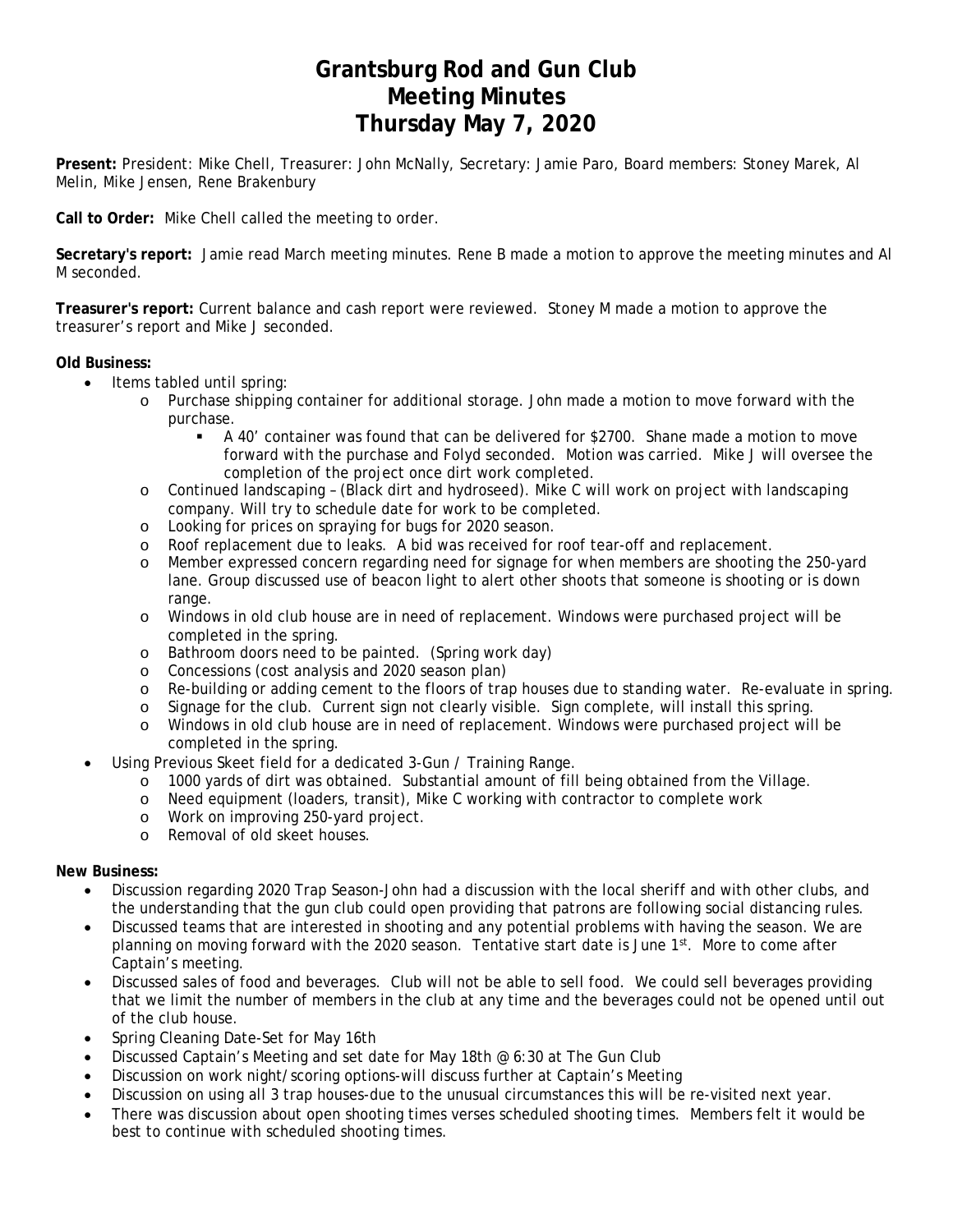- Discussion about score keeper position. Jamie will complete this duty if there are no other volunteers. Scores will not be available at the conclusion of shooting on Monday, but would be available by open shooting the Thursday following trap.
- Sunday shooting is still in place. The club is hosting a shoot in August.
- Rene will still be placing an order for shells. There will be a sign-up at the Captain's Meeting.

Adjourn: Jamie made a motion to adjourn. Rene seconded the motion.

**Next meeting:** June 11 @ 7:00 at the gun club.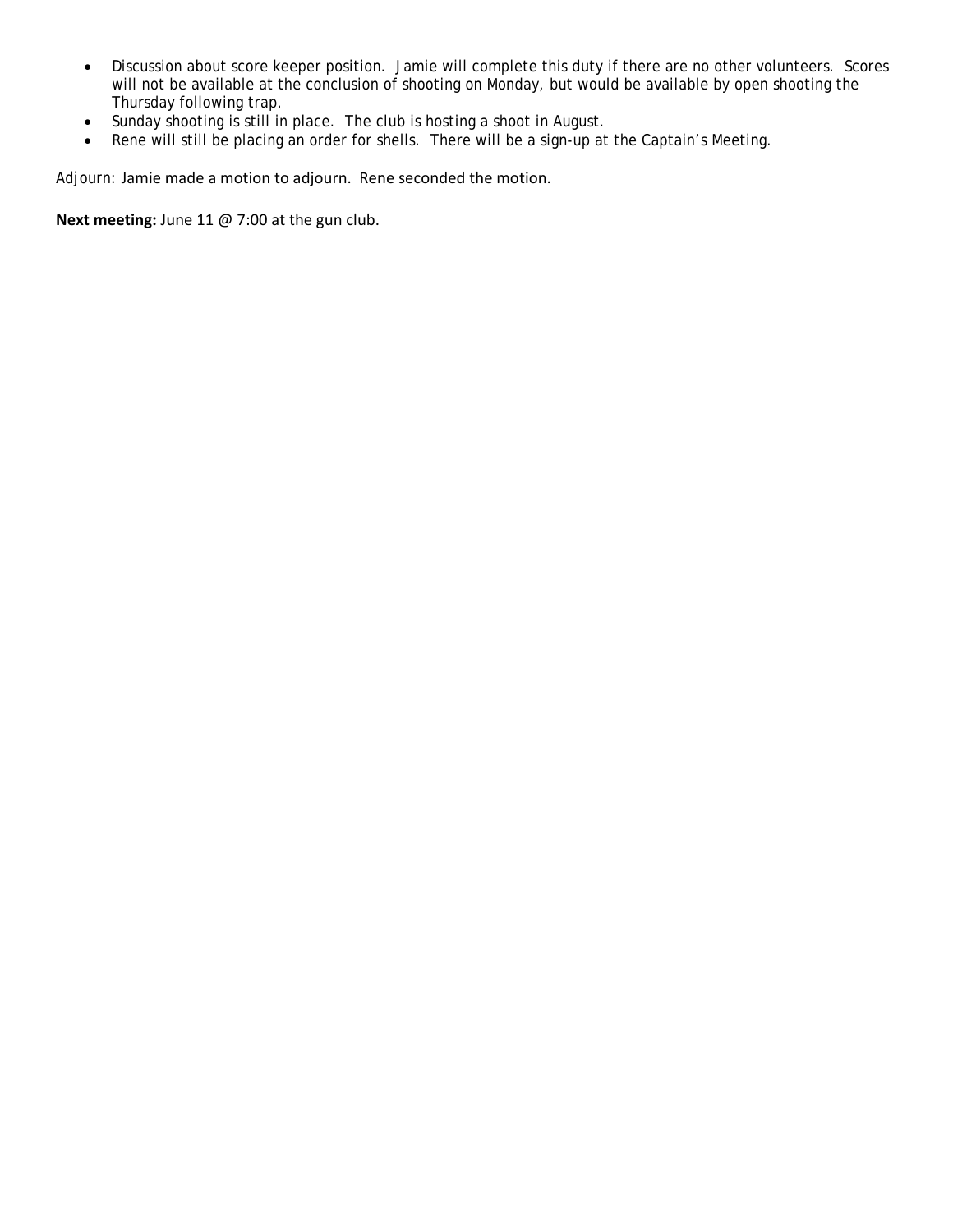### **Grantsburg Rod and Gun Club Meeting Minutes Tuesday March 10, 2020**

**Present:** President: Mike Chell, Vice President: Floyd Drohman, Treasurer: John McNally, Secretary: Jamie Paro, Board members: Stoney Marek, Shane Lien, Al Melin, Mike Jensen, Rene Brakenberry

**Call to Order:** Mike Chell called the meeting to order.

**Secretary's report:** Jamie read February meeting minutes. Mike J made a motion to approve the meeting minutes and Floyd D seconded.

**Treasurer's report:** Current balance and cash report were reviewed. Shane L made a motion to approve the treasurer's report and Rene B seconded.

#### **Old Business:**

- $\bullet$  Items tabled until spring:
	- o Purchase shipping container for additional storage. John made a motion to move forward with the purchase.
		- A 40' container was found that can be delivered for \$2700. Shane made a motion to move forward with the purchase and Folyd seconded. Motion was carried. Mike J will oversee the completion of the project once dirt work completed.
	- o Continued landscaping (Black dirt and hydroseed). Mike C will work on project with landscaping company. Will try to schedule date for work to be completed.
	- o Looking for prices on spraying for bugs for 2020 season.
	- o Roof replacement due to leaks. Mike C has free steel coming for roof. A bid was received for roof tear-off and replacement.
	- o Member expressed concern regarding need for signage for when members are shooting the 250-yard lane. Group discussed use of beacon light to alert other shoots that someone is shooting or is down range.
	- o Windows in old club house are in need of replacement. Windows were purchased project will be completed in the spring.
	- o Bathroom doors need to be painted. (Spring work day)
	- o Concessions (cost analysis and 2020 season plan)
	- o Re-building or adding cement to the floors of trap houses due to standing water. Re-evaluate in spring.
	- o Signage for the club. Current sign not clearly visible. Sign complete, will install this spring.
- Using Previous Skeet field for a dedicated 3-Gun / Training Range.
	- $\sim$  1000 yards of dirt was obtained. Substantial amount of fill being obtained from the Village.
	- o Need equipment (loaders, transit), Mike C working with contractor to complete work
	- o Work on improving 250-yard project.
	- o Removal of old skeet houses
- Discussion regarding 2020 Trap Season Schedule and first day of practice. More to come after Captain's meeting.
- Work night/scoring options-will email team captains about ideas
- Use of all 3 trap houses-will discuss further at Captain's meeting
- Vacant score keeper position. Will discuss at Captain's meeting.

#### **New Business:**

- Captains meeting agenda
- Discussion about Sunday league. Grantsburg club will host one of the shoots. First shoot scheduled for 6/14/20.
- Discussion regarding adding additional sidewalls on the pavilion. Will determine need after getting feedback from members throughout the season.

**Next Month's Meeting:** Next meeting will be held on April 14th, 2020 @ 7pm, at Hummer's Rendezvous.

**Adjourn:** Stoney M made a motion to adjourn and Mike J seconded.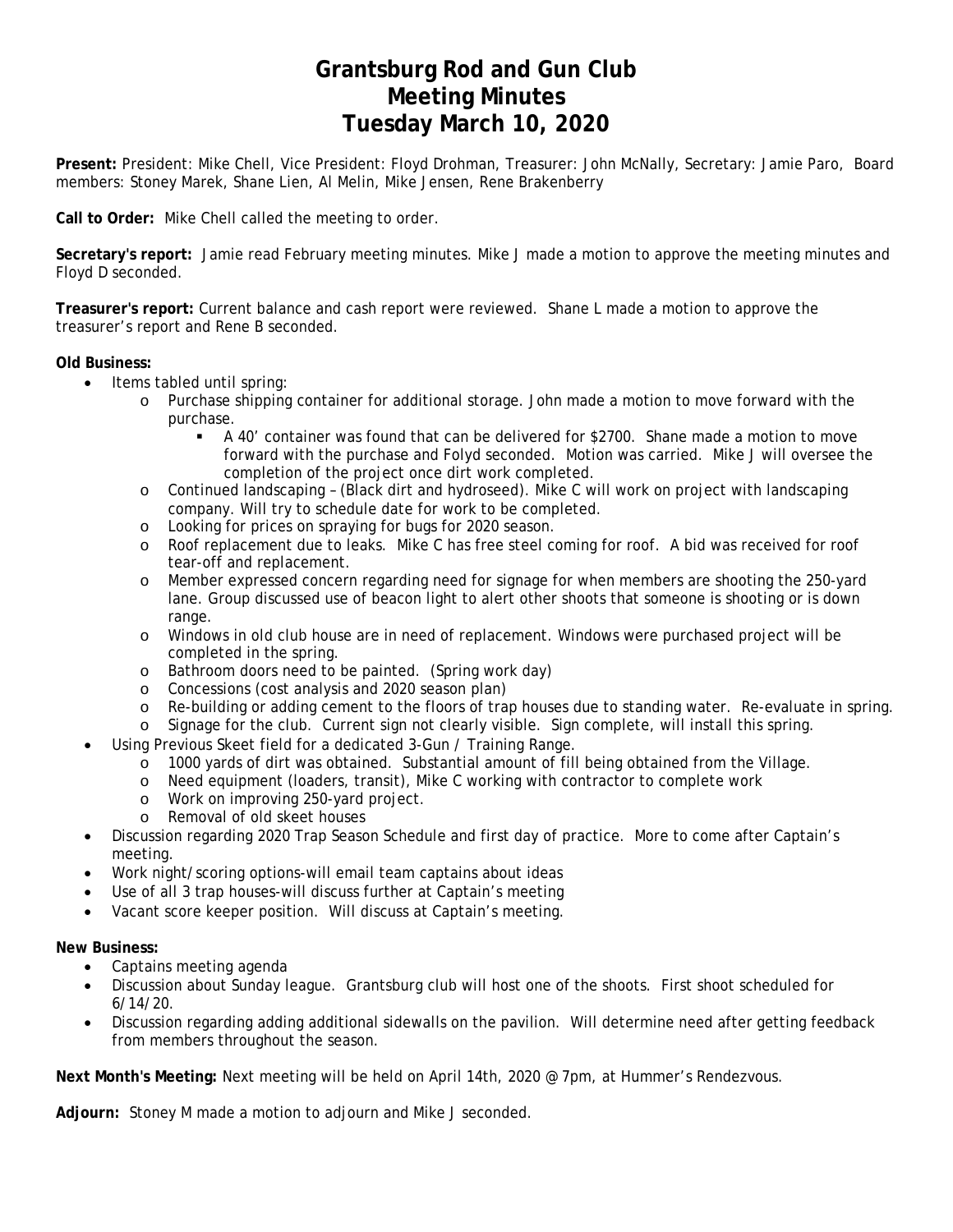### **Grantsburg Rod and Gun Club Meeting Minutes Tuesday February 18, 2020**

**Present:** President: Mike Chell, Vice President: Floyd Drohman, Treasurer: John McNally, Secretary: Jamie Paro Board members: Stoney Marek, Shane Lien, Al Melin, Mike Jensen

**Call to Order:** Mike Chell called the meeting to order.

**Secretary's report:** Jamie read December meeting minutes. Floyd D made a motion to approve the meeting minutes and Al M seconded.

**Treasurer's report:** Current balance and cash report were reviewed. Jamie P made a motion to approve the treasurer's report and Stoney M seconded.

#### **Old Business:**

- Items tabled until spring:
	- o Purchase shipping container for additional storage. John made a motion to move forward with the purchase.
		- A 40' container was found that can be delivered for \$2700. Shane made a motion to move forward with the purchase and Folyd seconded. Motion was carried. Mike J will oversee the completion of the project once dirt work completed.
	- o Continued landscaping (Black dirt and hydroseed). Mike C will work on project with landscaping company. Will try to schedule date for work to be completed.
	- o Looking for prices on spraying for bugs for 2020 season.
	- o Roof replacement due to leaks. A bid was received for roof tear-off and replacement.
	- o Member expressed concern regarding need for signage for when members are shooting the 250-yard lane. Group discussed use of beacon light to alert other shoots that someone is shooting or is down range.
	- o Windows in old club house are in need of replacement. Windows were purchased project will be completed in the spring.
	- o Bathroom doors need to be painted. (Spring work day)
	- o Concessions (cost analysis and 2020 season plan)
	- o Re-building or adding cement to the floors of trap houses due to standing water. Re-evaluate in spring.
	- o Signage for the club. Current sign not clearly visible. Sign complete, will install this spring.
	- o Windows in old club house are in need of replacement. Windows were purchased project will be completed in the spring.
	- Using Previous Skeet field for a dedicated 3-Gun / Training Range.
		- o 1000 yards of dirt was obtained. Substantial amount of fill being obtained from the Village.
		- o Need equipment (loaders, transit), Mike C working with contractor to complete work
		- o Work on improving 250-yard project.
		- o Removal of old skeet houses.

#### **New Business:**

- Discussion regarding 2020 Trap Season Schedule and first day of practice. More to come after Captain's meeting.
- Discussed Captain's Meeting Agenda and set date for March 23, @ 6:30 at Hummer's Event Center
- Discussion on work night/scoring options-will email team captains about ideas
- Discussion on using all 3 trap houses-will discuss further at Captain's meeting
- Discussion regarding comments received on membership forms
- Discussion about reserving the club for a private event.
- Spring Cleaning Date tentatively set for April 25th
- Discussion about score keeper position. John to follow up and report at March meeting.

**Next Month's Meeting:** Next meeting will be held on March 10, 2020 @ 7pm, at Hummer's Rendezvous.

**Adjourn:** John M made a motion to adjourn and Al M seconded.